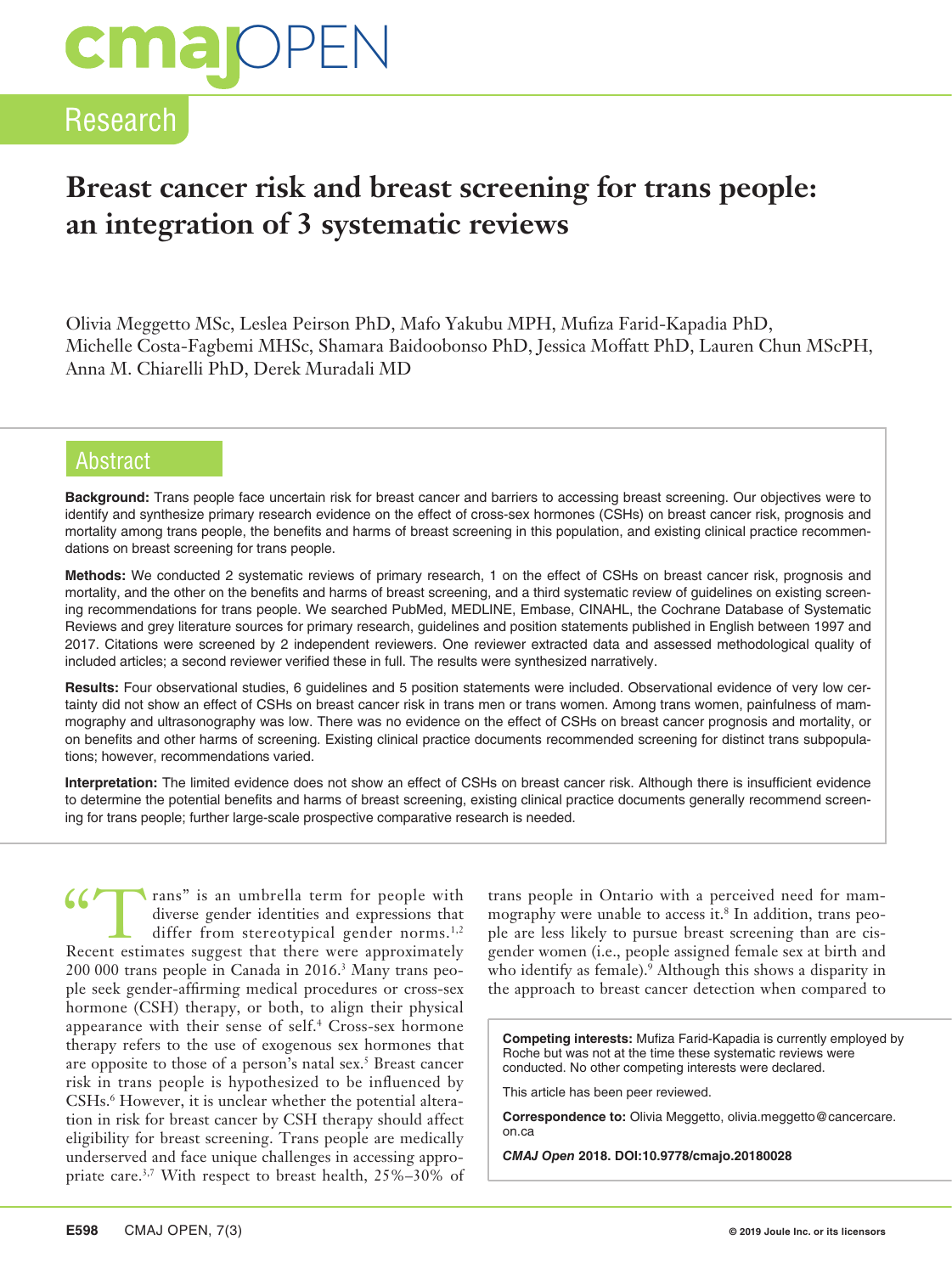Research

**OPEN** 

the nontrans population, information on the potential benefits and harms of screening in the trans population is limited.10

Organized breast screening programs aim to reduce breast cancer mortality through regular screening. At this time, breast screening programs may not have official screening policies for trans people, which may result in inconsistent inclusion of trans people within organized programs. The development of programmatic evidence-based policies should begin with the systematic identification of evidence and then the use of this information to formulate and implement policy.<sup>11</sup> In this article, we present the findings of 3 systematic reviews that can be used by organized breast screening programs to initiate a process of breast screening policy development for the trans population. Our objectives were to identify and synthesize 1) primary research on the effect of CSHs on breast cancer risk, prognosis and mortality among trans people (review 1), 2) primary research on the benefits and harms of breast screening among trans people (review 2) and 3) existing clinical practice recommendations on breast screening for trans people (review 3).

#### **Methods**

We developed separate protocols to guide the reviews (Appendix 1, available at www.cmajopen.ca/content/7/3/ E598/suppl/DC1); they were not publicly registered. We consulted the *Cochrane Handbook for Systematic Reviews of Interventions*12 when developing these reviews and followed the Preferred Reporting Items for Systematic Reviews and Meta-Analyses guideline<sup>13</sup> to report this review. The term "trans men" is used for people who were assigned female sex at birth but whose gender identity is male or on the male spectrum.14 The term "trans women" is used for people who were assigned male sex at birth but whose gender identity is female or on the female spectrum.<sup>14</sup> These terms are used for simplicity and are meant to be inclusive of all those on the female-to-male and male-to-female spectra, respectively.

#### **Search strategy**

For reviews 1 and 2, we searched PubMed, MEDLINE, Embase, CINAHL and the Cochrane Database of Systematic Reviews for primary research published in English between January 1997 and May 2017. For review 3, we searched PubMed, MEDLINE and guidelines databases for guidelines and positions statements published in English between January 1997 and February 2017. We developed all search strategies in consultation with a medical librarian (Appendix 2, available at www.cmajopen.ca/content/7/3/ E598/suppl/DC1). We also conducted grey literature searches and hand searches of on-topic journals. Reference lists of relevant primary studies, systematic reviews, literature reviews and guidelines were reviewed, and citation recommendations from experts were sought (O.M., L.P., M.F-K., M.C.-F.).

#### **Study selection**

For all reviews, 2 reviewers independently screened titles and abstracts using predefined selection criteria (review 1: L.P., M.C.-F.; review 2: O.M., M.Y.; review 3: M.F.-K., M.Y.) (Table 1). For assessment of the performance (i.e., sensitivity and specificity) of breast screening technologies, a population, intervention, reference standard and diagnosis (PIRD) framework was applied. Population and intervention components are defined in Table 1. The reference standard for a positive screening result was defined as pathology results available from biopsy, whereas patients with negative screening results must have been followed for at least 1 year. The diagnosis of interest was breast cancer. Any citation marked for inclusion by either reviewer went to full-text screening. Dual independent full-text screening was conducted, with consensus required for inclusion or exclusion of each citation. Disagreements were resolved through discussion.

#### **Data management**

We used DistillerSR<sup>15</sup> (Evidence Partners) to manage all phases of reviews 1 and 2. For review 3, we used DistillerSR for screening and data extraction for citations obtained from electronic databases, whereas these tasks were completed in Microsoft Excel for citations from the grey literature search. We developed screening, data extraction and quality-assessment forms a priori and piloted them to ensure validity and interrater reliability.

#### **Data extraction and quality assessment**

For all reviews, 1 reviewer extracted data from included citations (review 1: L.P.; review 2: O.M.; review 3: M.F.-K.). A second reviewer verified all extracted data (review 1: M.C.-F.; reviews 2 and 3: M.Y.); disagreements were resolved through discussion. Data extraction items for each review are provided in the respective protocol (Appendix 1). Authors were not contacted for missing data.

For reviews 1 and 2, the quality of cohort studies was assessed with the Newcastle–Ottawa Scale.16 The quality of cross-sectional studies was assessed by considering key methodological components such as the selection of participants, and exposure and outcome assessments. One reviewer conducted the quality assessments (review 1: L.P.; review 2: O.M.). A second reviewer verified all ratings (review 1: M.C.-F.; review 2: M.Y.); disagreements were resolved through discussion.

For review 3, quality assessment of each guideline was conducted independently by 2 reviewers (M.Y., M.F.-K.) using the Appraisal of Guidelines for Research & Evaluation II instrument.17 The quality of position statements was not assessed.

#### **Synthesis**

For reviews 1 and 2, we examined similarities and differences in study characteristics, quality, sample and intervention features across the included studies. Results for outcomes of interest for each objective are presented narratively for trans men and trans women separately. Meta-analysis was not possible in either review owing to a lack of available count data in the comparison groups (review 1) or an insufficient number of included studies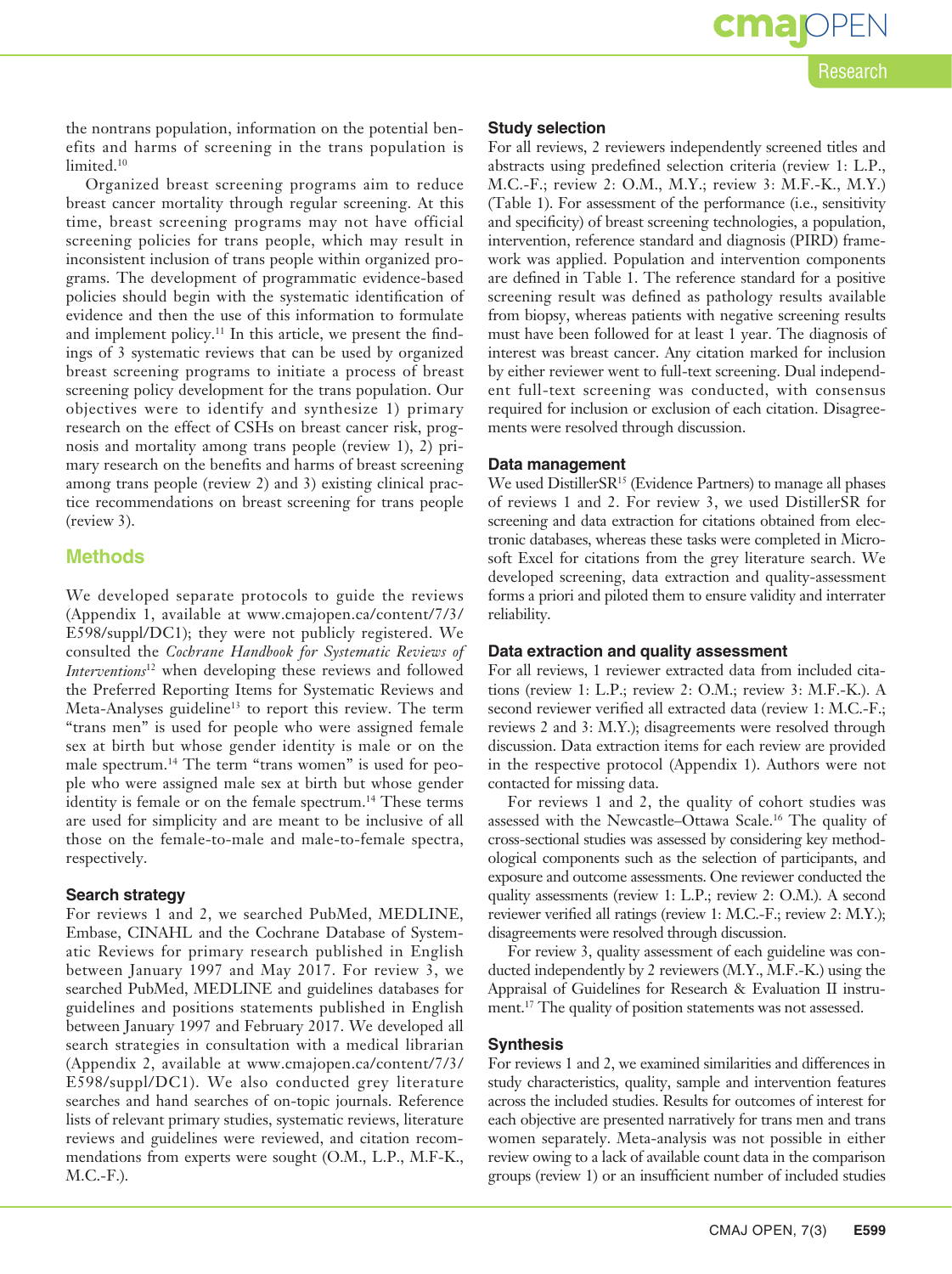### cmajOPEN

#### Research

| Table 1: Inclusion criteria for the 3 systematic reviews |                                                                                                                                                                                                                                                                                                                           |                                                                                                                                                                                                                                                                                                                                                                                                                                                                 |                                                                                                                                                                                                                                                                                                                                                                                                                                                             |  |  |  |  |
|----------------------------------------------------------|---------------------------------------------------------------------------------------------------------------------------------------------------------------------------------------------------------------------------------------------------------------------------------------------------------------------------|-----------------------------------------------------------------------------------------------------------------------------------------------------------------------------------------------------------------------------------------------------------------------------------------------------------------------------------------------------------------------------------------------------------------------------------------------------------------|-------------------------------------------------------------------------------------------------------------------------------------------------------------------------------------------------------------------------------------------------------------------------------------------------------------------------------------------------------------------------------------------------------------------------------------------------------------|--|--|--|--|
| Study component                                          | Review 1                                                                                                                                                                                                                                                                                                                  | Review 2                                                                                                                                                                                                                                                                                                                                                                                                                                                        | Review 3                                                                                                                                                                                                                                                                                                                                                                                                                                                    |  |  |  |  |
| Populations                                              | Trans men $( \geq 18$ yr) with:<br>• All original breast tissue remaining<br>• Some breast tissue removed<br>(i.e., breast reduction)<br>• Chest-contouring surgery (e.g.,<br>liposculpting, pectoral implants)<br>Trans women ( $\geq$ 18 yr) with:<br>• Breast augmentation/implant<br>• No breast augmentation/implant | Asymptomatic trans men ( $\geq$ 18 yr)<br>with:<br>• All original breast tissue remaining,<br>with a history of CSH use<br>• Some breast tissue removed, with<br>or without a history of CSH use<br>• Chest-contouring surgery, with or<br>without a history of CSH use<br>Asymptomatic trans women<br>$( \geq 18$ yr) with:<br>• Breast augmentation/implants,<br>with a history of CSH use<br>• No breast augmentation/implants,<br>with a history of CSH use | Trans men $( \geq 18$ yr) with:<br>• All original breast tissue<br>remaining, with or without a<br>history of CSH use<br>• Some breast tissue removed, with<br>or without a history of CSH use<br>• Chest surgery, with or without a<br>history of CSH use<br>Trans women ( $\geq$ 18 yr) with:<br>• Breast augmentation/implants, with<br>or without a history of CSH use<br>• No breast augmentation/implants,<br>with or without a history of CSH<br>use |  |  |  |  |
| Interventions                                            | • Use of masculinizing CSH<br>(e.g., testosterone) for trans men<br>• Use of feminizing CSH<br>(e.g., antiandrogen agents,<br>estrogen or progesterone) for trans<br>women                                                                                                                                                | Breast screening with:<br>• Mammography<br>• Magnetic resonance imaging<br>• Ultrasonography<br>• Clinical breast examination<br>• Breast self-examination                                                                                                                                                                                                                                                                                                      | Breast screening with:<br>• Mammography<br>• Magnetic resonance imaging<br>• Ultrasonography<br>• Clinical breast examination<br>• Breast self-examination                                                                                                                                                                                                                                                                                                  |  |  |  |  |
| Comparators                                              | • Trans men not taking masculinizing<br>CSHs or cisgender women<br>• Trans women not taking feminizing<br>CSHs or cisgender men                                                                                                                                                                                           | • Trans people not screened for<br>breast cancer<br>• No comparison group required<br>(only for cancer detection rate,<br>interval cancer rate, sensitivity,<br>specificity and all harm outcomes)                                                                                                                                                                                                                                                              | <b>NA</b>                                                                                                                                                                                                                                                                                                                                                                                                                                                   |  |  |  |  |
| Outcomes                                                 | • Breast cancer risk (incidence)<br>• Prognosis: stage at diagnosis, node<br>positivity, tumour size, tumour<br>grade, tumour type, survival<br>• Breast cancer mortality                                                                                                                                                 | • Benefits: breast-cancer-specific<br>mortality, all-cause mortality,<br>cancer detection rate, interval<br>cancer rate, sensitivity, specificity<br>· Harms: overdiagnosis, false-positive<br>screen, patient-reported anxiety,<br>patient-reported pain/discomfort                                                                                                                                                                                            | Breast screening recommendations<br>for trans people with a focus on:<br>• Eligibility requirements<br>• Screening modalities<br>• Screening intervals                                                                                                                                                                                                                                                                                                      |  |  |  |  |
| Designs/<br>document types                               | • Randomized controlled trials<br>• Nonrandomized experimental<br>studies<br>• Observational studies with<br>comparison groups                                                                                                                                                                                            | • Randomized controlled trials<br>• Nonrandomized experimental<br>studies<br>• Observational studies with or<br>without* comparison groups<br>• Diagnostic evaluation studies                                                                                                                                                                                                                                                                                   | • Guidelines<br>• Position statements                                                                                                                                                                                                                                                                                                                                                                                                                       |  |  |  |  |
| Other<br>$\sim$                                          | • Published between Jan. 1, 1997,<br>and May 19, 2017<br>• Peer-reviewed or grey literature<br>· Full reports, or conference<br>abstracts and proceedings<br>• Published in English                                                                                                                                       | • Published between Jan. 1, 1997,<br>and May 9, 2017<br>• Peer-reviewed or grey literature<br>• Full reports, or conference<br>abstracts and proceedings<br>• Published in English                                                                                                                                                                                                                                                                              | • Published between Jan. 1, 1997,<br>and Feb. 13, 2017<br>• Peer-reviewed or grey literature<br>• Full reports, or conference<br>abstracts and proceedings<br>• Published in English                                                                                                                                                                                                                                                                        |  |  |  |  |

Note:  $CSH = cross-sex$  hormone,  $NA = not$  applicable.

\*Observational studies without comparison groups were included only if they reported on cancer detection rate, interval cancer rate, sensitivity, specificity or any harm outcomes.

(review 2). The Grading of Recommendations Assessment, Development and Evaluation (GRADE) approach was used to assess the certainty of the available evidence for each outcome.18,19 One reviewer conducted GRADE assessments (review 1: L.P.; review 2: O.M.), which were verified by a second reviewer (review 1: M.C.-F.; review 2: M.Y.).

For review 3, similarities and differences across breast screening recommendations were examined for trans men and trans women separately.

#### **Ethics approval**

Because human subjects were not involved in this study as it was a systematic review, ethics approval was not sought.

#### **Results**

#### **Search results**

For review 1, 1507 unique citations were identified. After screening, 3 studies met the inclusion criteria<sup>20-22</sup> (Figure 1, A).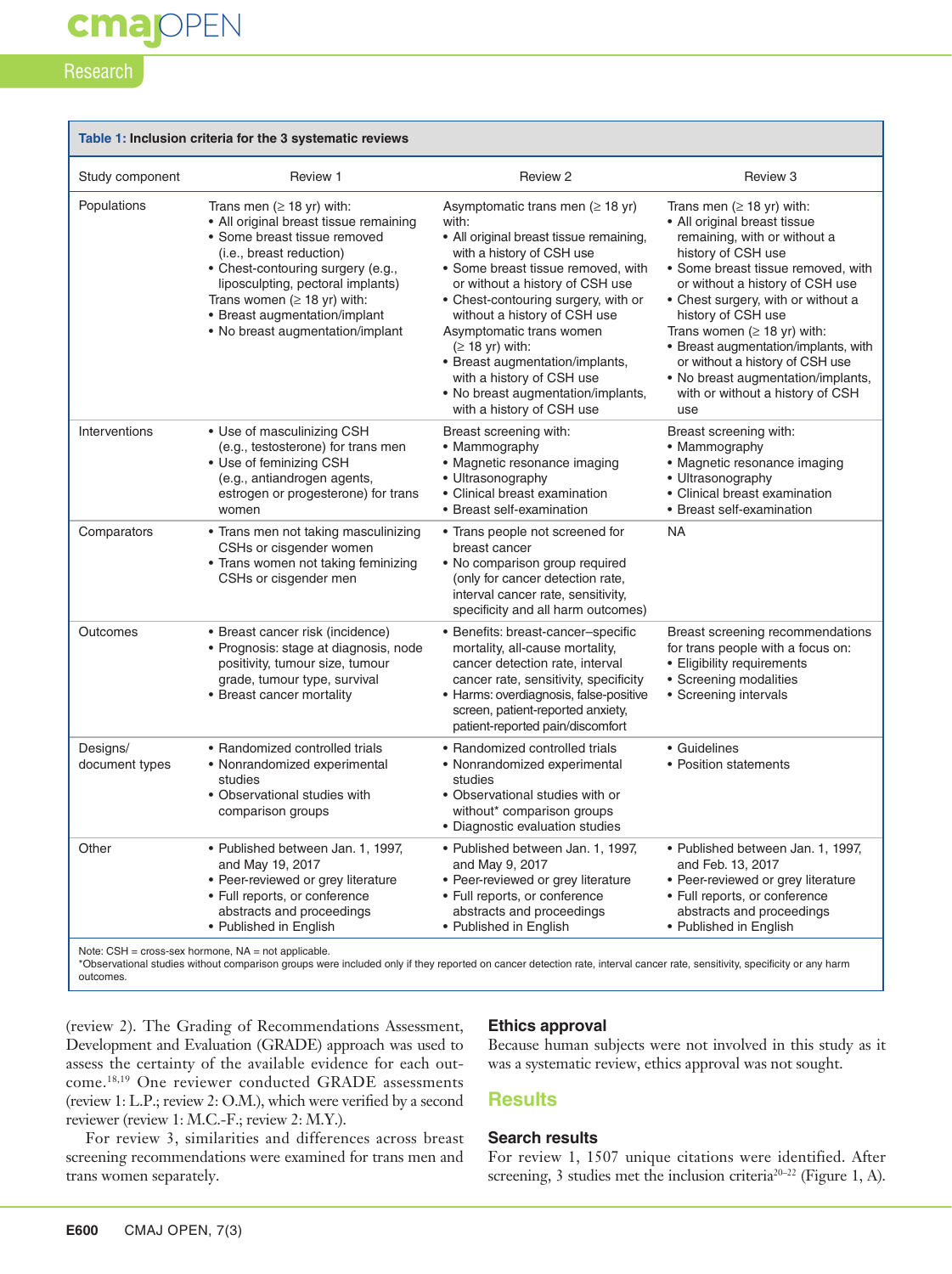### **OPEN**

#### Research



Figure 1: Flow diagrams showing study selection for the systematic review of primary research evidence examining the effect of cross-sex hormones on breast cancer risk, prognosis and mortality in trans people (review 1) (A), the systematic review of primary research evidence examining the benefits and harms of breast cancer screening in trans people (review 2) (B) and the systematic review of guidelines and position statements on existing breast cancer screening recommendations for trans people (review 3) (C).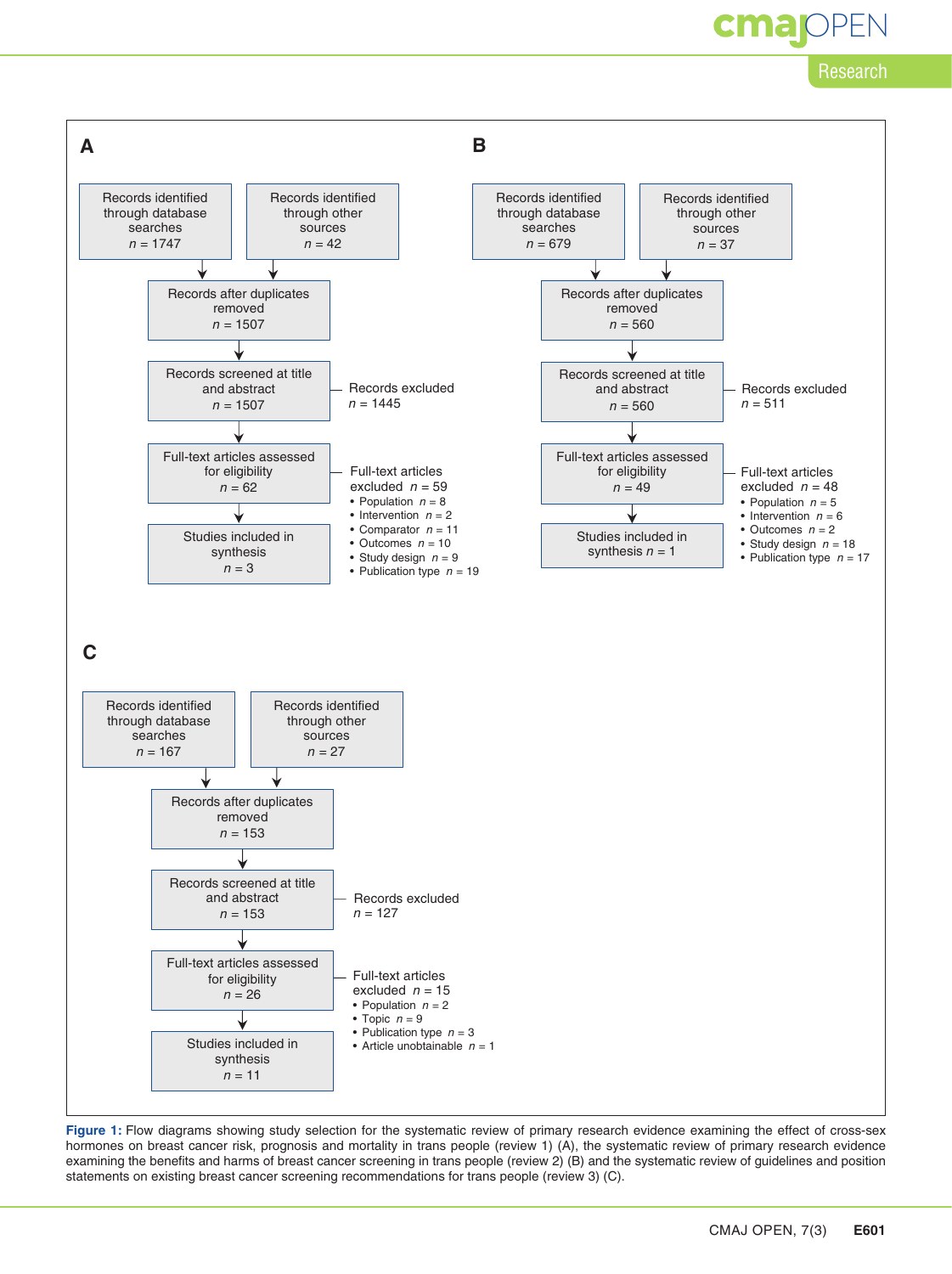#### Research

| Table 2: Characteristics of included primary studies (reviews 1 and 2) |                         |                                                                                                                                                                                                                                                               |                      |                                                  |                         |                                                                              |                  |
|------------------------------------------------------------------------|-------------------------|---------------------------------------------------------------------------------------------------------------------------------------------------------------------------------------------------------------------------------------------------------------|----------------------|--------------------------------------------------|-------------------------|------------------------------------------------------------------------------|------------------|
| Investigator<br>(review)                                               | Study design            | Eligibility criteria                                                                                                                                                                                                                                          | Country              | Study period                                     | Total<br>sample<br>size | Source of<br>funding                                                         | Study<br>quality |
| Brown et al.,<br>2015 <sup>20</sup><br>(review 1)                      | Retrospective<br>cohort | • Trans-related diagnosis<br>(i.e., gender identity<br>disorder, gender identity<br>disorder not otherwise<br>specified, transvestic<br>fetishism, transsexualism)<br>• Veteran<br>• Accessed medical and<br>mental health services at<br><b>VHA</b> facility | <b>United States</b> | 17 yr (Oct. 1,<br>1996, to<br>Sept. 30,<br>2013) | 5135                    | Authors<br>employed by<br><b>VHA</b><br>No grant or<br>commercial<br>funding | Fair*            |
| Gooren et al.,<br>2013 <sup>21</sup><br>(review 1)                     | Retrospective<br>cohort | • Trans person<br>• Minimum 6-yr follow-up                                                                                                                                                                                                                    | The<br>Netherlands   | 38 yr (1975<br>to Dec. 31,<br>2012)              | 3102                    | Two authors<br>received<br>noncommercial<br>support                          | Fair*            |
| Wevers et al.,<br>2010 <sup>23</sup><br>(review 2)                     | Cross-sectional         | • Dutch-speaking trans<br>women<br>• Received sex<br>reassignment surgery at<br>least 6 mo before<br>enrolment<br>• Consulted Ghent<br><b>University Hospital</b><br>gender team during<br>previous 12 mo                                                     | Belgium              | 4 mo<br>(Mar-June<br>2007)                       | 50                      | First author<br>received<br>commercial<br>support                            | Poort            |
| Kuroda et al.,<br>2008 <sup>22</sup><br>(review 1)                     | Retrospective<br>cohort | • Trans men<br>• Underwent mastectomy<br>at surgical institute                                                                                                                                                                                                | Japan                | 9 yr<br>$(1998 - 2006)$                          | 186                     | <b>NR</b>                                                                    | Poor*            |
| Note: $ND = not$ reperted $VHA = Voternen$ Health Administration       |                         |                                                                                                                                                                                                                                                               |                      |                                                  |                         |                                                                              |                  |

Note: NR = not reported, VHA = Veterans Health Administration.

\*Assessed with the Newcastle–Ottawa Scale.16,33 Detailed results of the quality assessment are provided in Supplementary Table S2, Appendix 4 (available at www. cmajopen.ca/content/7/3/E598/suppl/DC1).

†No formal critical appraisal tool was used; methodological quality was assessed by considering key methodological components such as the selection of participants, and exposure and outcome assessments. Detailed results of the quality assessment are provided in Supplementary Table S3, Appendix 4.

For review 2, 560 unique citations were identified, among which 1 study met the inclusion criteria<sup>23</sup> (Figure 1, B). The search for review 3 identified 153 unique citations, and, after screening, 11 documents were included (Figure 1, C).<sup>4,5,24-32</sup> Citations excluded at full-text screening are listed in Appendix 3 (available at www.cmajopen.ca/content/7/3/E598/suppl/DC1).

#### **Characteristics of included studies and documents**

For review 1, 3 retrospective cohort studies examining the effect of CSHs on breast cancer risk among trans people were identified<sup>20-22</sup> (Table 2). All 3 included trans men, and 2 included trans women.20,21 Across studies, 1069 trans men and 3419 trans women were exposed to CSHs (Table 3, Supplementary Table S1, Appendix 4, available at www.cmajopen.ca/ content/7/3/E598/suppl/DC1). The duration of CSH exposure varied within and across studies. In 1 study, the comparison group was 130 trans men who did not receive  $CSHs<sub>1</sub><sup>22</sup>$  and in 2 studies, comparisons were drawn against general population samples.<sup>20,21</sup> The length of follow-up ranged from 9 to 38 years. Funding details were reported for 2 studies; $^{20,21}$  neither received commercial support. Two studies were rated as having fair methodological quality,<sup>20,21</sup> and 1 was rated as poor<sup>22</sup> (Table 2).

For review 2, 1 cross-sectional study reporting on 1 screening-related harm was identified<sup>23</sup> (Table 2). The sample consisted of 50 trans women, all of whom underwent sexreassignment surgery (Supplementary Table S1, Appendix 4). Forty-eight participants (96%) received augmentative breast surgery, 47 (94%) were receiving estrogen replacement therapy, and 2 (4%) were receiving an androgen-deprivation agent. All participants received mammography and sonography performed by a single experienced radiologist. There was no comparison group. Funding details were not reported; however, the first author declared commercial supports. This study was considered of poor methodological quality.

For review 3, 11 documents (6 guidelines and 5 position statements), provided recommendations on breast screening for trans people4,5,24–32 (Table 4). Documents were developed by groups in Canada,  $4,5,24,25,28$  the United States<sup>26,29,31,32</sup> and the United Kingdom.27,30 The quality of the included guidelines was low. Across guidelines, the highest-scoring Appraisal of Guidelines for Research & Evaluation II domains were scope and purpose, and clarity of presentation. The lowest-scoring domains were applicability and editorial independence.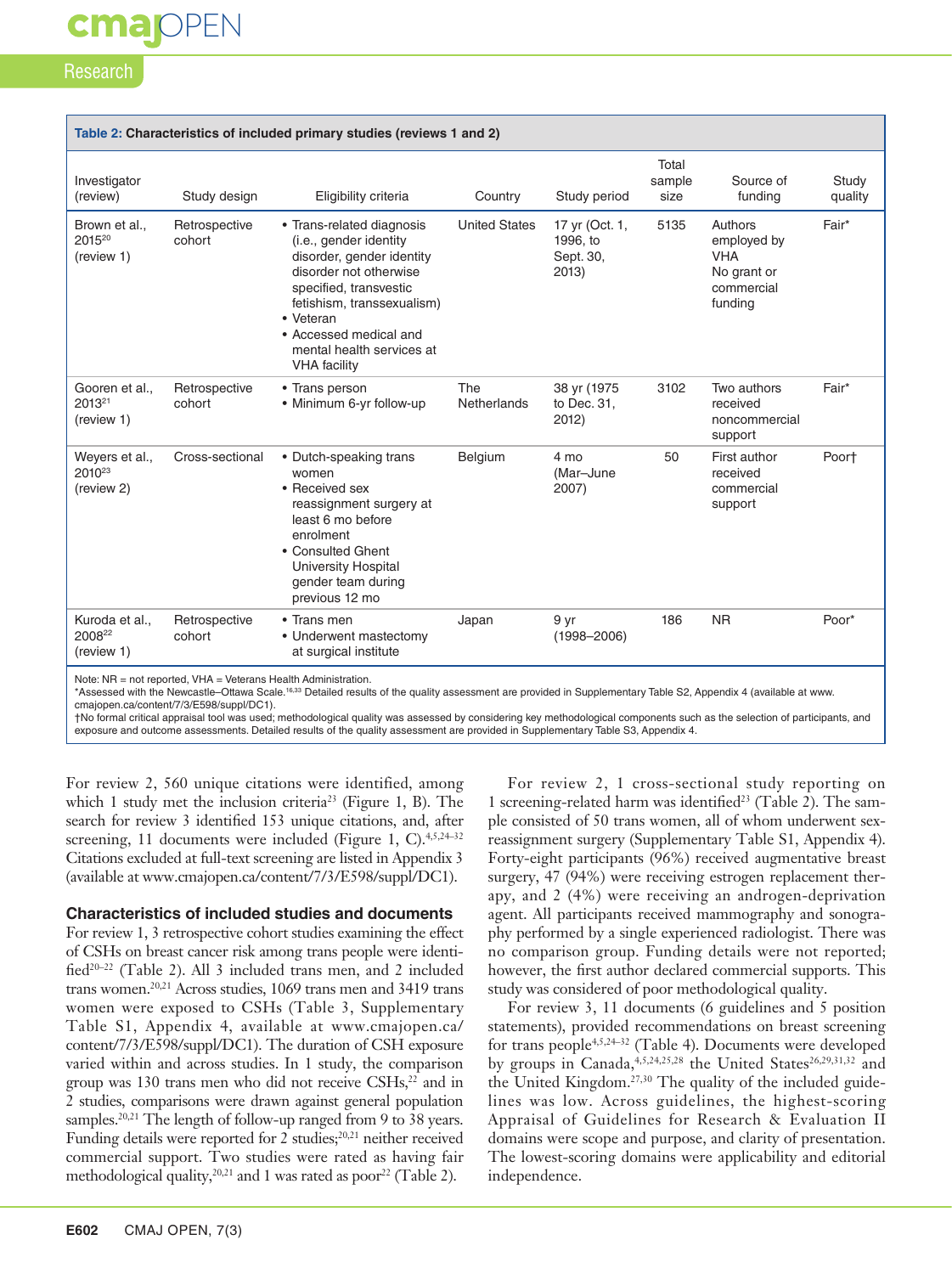# **OPEN**

Research

| Table 3: Grading of Recommendations Assessment, Development and Evaluation (GRADE) summary of<br>findings table for the effect of exposure to cross-sex hormones on breast cancer risk, prognosis and<br>mortality in trans people (review 1)                                                                                                                                                                                                                                                                                                                                                                                                                                                                                                                                                                 |                                                                                                                                                                                                            |                                                    |                                     |  |  |  |  |
|---------------------------------------------------------------------------------------------------------------------------------------------------------------------------------------------------------------------------------------------------------------------------------------------------------------------------------------------------------------------------------------------------------------------------------------------------------------------------------------------------------------------------------------------------------------------------------------------------------------------------------------------------------------------------------------------------------------------------------------------------------------------------------------------------------------|------------------------------------------------------------------------------------------------------------------------------------------------------------------------------------------------------------|----------------------------------------------------|-------------------------------------|--|--|--|--|
| Population: trans people aged 16-83 yr<br>Intervention: cross-sex hormone therapy                                                                                                                                                                                                                                                                                                                                                                                                                                                                                                                                                                                                                                                                                                                             |                                                                                                                                                                                                            |                                                    |                                     |  |  |  |  |
| Outcome; population                                                                                                                                                                                                                                                                                                                                                                                                                                                                                                                                                                                                                                                                                                                                                                                           | Effect                                                                                                                                                                                                     | No. of exposed<br>participants<br>(no. of studies) | Certainty of<br>evidence<br>(GRADE) |  |  |  |  |
| Trans men exposed to testosterone                                                                                                                                                                                                                                                                                                                                                                                                                                                                                                                                                                                                                                                                                                                                                                             |                                                                                                                                                                                                            |                                                    |                                     |  |  |  |  |
| Breast cancer risk*                                                                                                                                                                                                                                                                                                                                                                                                                                                                                                                                                                                                                                                                                                                                                                                           | Differences in incidence rate or<br>cumulative incidence between exposed<br>cohorts and nonexposed cohorts or<br>general population samples were not<br>statistically significant or were not<br>reported† | 1069 $(3)^{20-22}$                                 | 0000<br>Very low‡§                  |  |  |  |  |
| Stage at diagnosis                                                                                                                                                                                                                                                                                                                                                                                                                                                                                                                                                                                                                                                                                                                                                                                            | No primary research evidence identified                                                                                                                                                                    |                                                    |                                     |  |  |  |  |
| Survival                                                                                                                                                                                                                                                                                                                                                                                                                                                                                                                                                                                                                                                                                                                                                                                                      |                                                                                                                                                                                                            |                                                    |                                     |  |  |  |  |
| Breast cancer mortality                                                                                                                                                                                                                                                                                                                                                                                                                                                                                                                                                                                                                                                                                                                                                                                       |                                                                                                                                                                                                            |                                                    |                                     |  |  |  |  |
| androgen deprivation or antiandrogens                                                                                                                                                                                                                                                                                                                                                                                                                                                                                                                                                                                                                                                                                                                                                                         | Trans women exposed to estrogen only, androgen deprivation or antiandrogens only, or estrogen with                                                                                                         |                                                    |                                     |  |  |  |  |
| Breast cancer risk*                                                                                                                                                                                                                                                                                                                                                                                                                                                                                                                                                                                                                                                                                                                                                                                           | Differences in incidence rate or<br>cumulative incidence between exposed<br>cohorts and general population samples<br>were not statistically significant or were<br>not reported†                          | 3419 (2) <sup>20,21</sup>                          | $\Theta$ OOO<br>Very low‡§          |  |  |  |  |
| Stage at diagnosis                                                                                                                                                                                                                                                                                                                                                                                                                                                                                                                                                                                                                                                                                                                                                                                            | No primary research evidence identified                                                                                                                                                                    |                                                    |                                     |  |  |  |  |
| Survival                                                                                                                                                                                                                                                                                                                                                                                                                                                                                                                                                                                                                                                                                                                                                                                                      |                                                                                                                                                                                                            |                                                    |                                     |  |  |  |  |
| Breast cancer mortality                                                                                                                                                                                                                                                                                                                                                                                                                                                                                                                                                                                                                                                                                                                                                                                       |                                                                                                                                                                                                            |                                                    |                                     |  |  |  |  |
| *Assessed with the use of administrative database or medical records, with follow-up not reported or at a minimum of 6 years after cross-sex<br>hormone therapy started.<br>†We did not calculate a single pooled effect estimate. Additional information and detailed results for each study are provided in<br>Supplementary Table S4, Appendix 4.<br>‡Very low certainty rating = we have very little confidence in the effect estimate, and the true effect is likely to be substantially different from<br>the effect estimate.<br>§The evidence was downgraded owing to the observational nature of the study designs and serious concerns regarding risk of bias,<br>indirectness and imprecision. Detailed Grading of Recommendations Assessment, Development and Evaluation assessments are provided |                                                                                                                                                                                                            |                                                    |                                     |  |  |  |  |

#### **Trans men**

#### Effect of cross-sex hormones on breast cancer risk, prognosis and mortality (review 1)

in Supplementary Table S5, Appendix 4.

Three studies examined breast cancer risk among trans men exposed to CSHs.<sup>20-22</sup> The risk was not statistically different than that for trans men not exposed to CSHs (0.0% v. 0.8%,  $p < 0.05$ <sup>22</sup> or the expected risk based on estimates for the general population of women (standardized incidence ratio 0.3, 95% confidence interval  $0.0-3.7$ ).<sup>20</sup> In the third study,<sup>21</sup> the risk (5.9 cases per 100 000 person-years) was lower than that expected for the general population of women (154.7 cases per 100 000 person-years), but the statistical significance of this finding was not reported. This evidence received a very low GRADE rating owing to the observational study designs and serious concerns regarding risk of bias, indirectness and imprecision (Table 3).

Evidence on the effect of CSHs on breast cancer prognosis or mortality among trans men was not identified.

#### Benefits and harms of breast screening (review 2)

Evidence on the benefits and harms of breast screening among trans men was not identified.

#### Recommendations on breast screening (review 3)

Seven documents provided breast screening recommendations for trans men<sup>4,24,26–28,30,31</sup> (Table 5). Breast screening was recommended for trans men without chest reconstruction.4,24,26,28,31 Screening eligibility in this group also depended on age24,28,31 and eligibility requirements for cisgender women.4,26,28 Two documents recommended mammography every 2 years,<sup>24,28</sup> 1 recommended mammography without specifying the screening interval, $4$  1 recommended annual clinical breast examination,<sup>28</sup> and 1 recommended annual breast examinations without specifying whether these were clinical examinations or self-examinations.4

Screening was also recommended for trans men who have had partial chest reconstruction.<sup>4,24,26,28</sup> Recommended modalities varied and included ultrasonography,<sup>24,26</sup> magnetic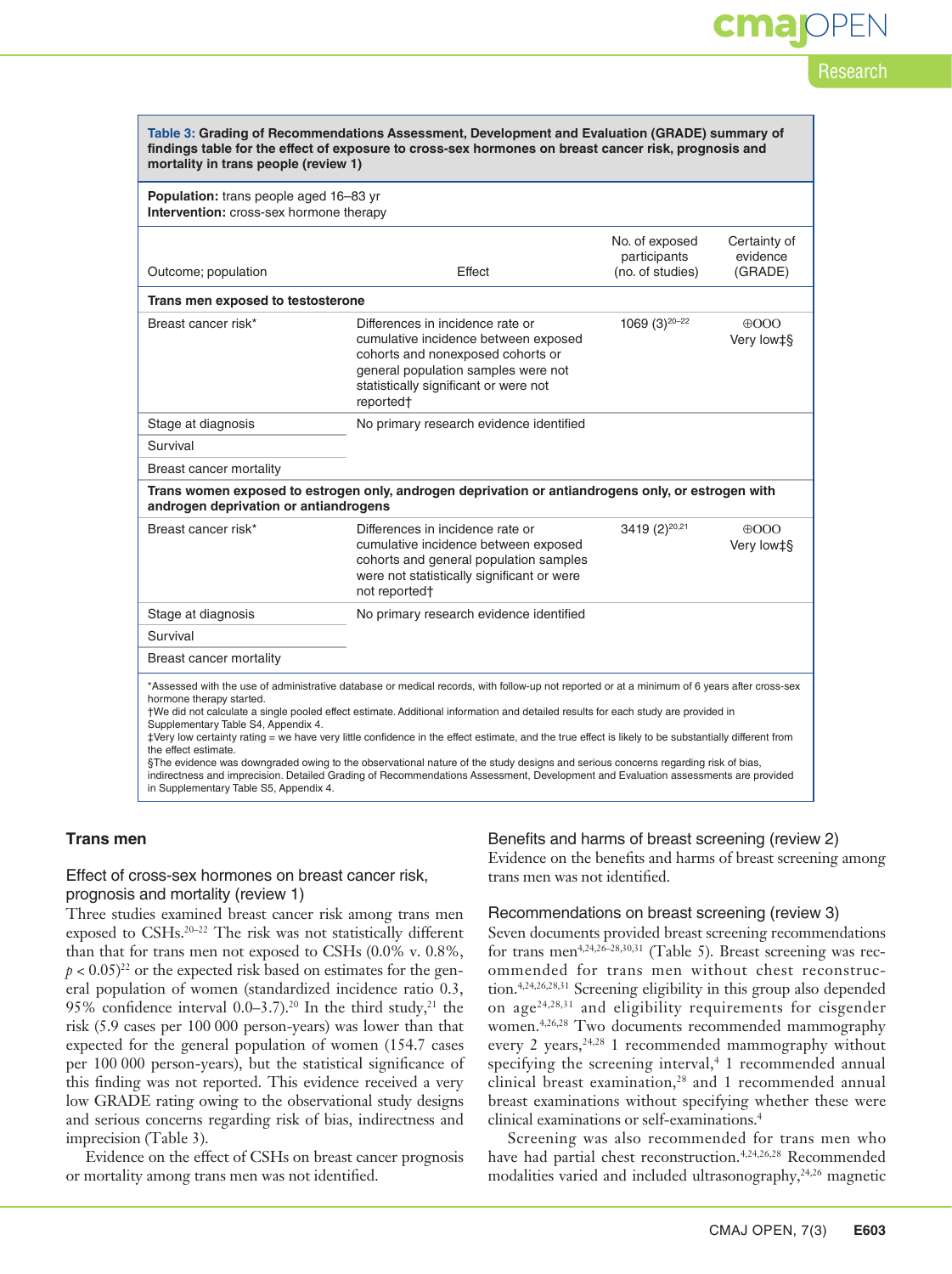#### Research

#### **Table 4: Characteristics and quality of included guidelines and position statements (review 3)**

|                                                                                                                                                      |                       |                      |                      | Appraisal of Guidelines for Research & Evaluation II | domain scores, %*       |                            |               |                           |
|------------------------------------------------------------------------------------------------------------------------------------------------------|-----------------------|----------------------|----------------------|------------------------------------------------------|-------------------------|----------------------------|---------------|---------------------------|
| Organization, year                                                                                                                                   | Document<br>type      | Country              | Scope and<br>purpose | Stakeholder<br>involvement                           | development<br>Rigor of | Clarity of<br>presentation | Applicability | Editorial<br>independence |
| Canadian Cancer Society, 2017 <sup>24</sup>                                                                                                          | Position<br>statement | Canada               | <b>NA</b>            | <b>NA</b>                                            | <b>NA</b>               | <b>NA</b>                  | <b>NA</b>     | <b>NA</b>                 |
| Canadian Cancer Society, 2017 <sup>25</sup>                                                                                                          | Position<br>statement | Canada               | <b>NA</b>            | <b>NA</b>                                            | <b>NA</b>               | <b>NA</b>                  | <b>NA</b>     | <b>NA</b>                 |
| Centre of Excellence for<br>Transgender Health, 2016 <sup>26</sup>                                                                                   | Guideline             | <b>United States</b> | 81                   | 56                                                   | 29                      | 81                         | 27            | $\mathbf 0$               |
| International Planned Parenthood<br>Federation, 2015 <sup>27</sup>                                                                                   | Position<br>statement | United Kingdom       | <b>NA</b>            | <b>NA</b>                                            | <b>NA</b>               | <b>NA</b>                  | <b>NA</b>     | <b>NA</b>                 |
| Sherbourne Health Centre, 2015 <sup>28</sup>                                                                                                         | Guideline             | Canada               | 64                   | 44                                                   | 16                      | 25                         | 6             | $\mathbf 0$               |
| Transgender Health Information<br>Program, 2015 <sup>5</sup>                                                                                         | Guideline             | Canada               | 67                   | 67                                                   | 6                       | 14                         | 13            | $\mathbf 0$               |
| Centers for Disease Control and<br>Prevention, 2013 <sup>29</sup>                                                                                    | Position<br>statement | <b>United States</b> | <b>NA</b>            | <b>NA</b>                                            | <b>NA</b>               | <b>NA</b>                  | <b>NA</b>     | <b>NA</b>                 |
| National Health Service, 2013 <sup>30</sup>                                                                                                          | Guideline             | United Kingdom       | 64                   | 25                                                   | $\mathbf 0$             | 28                         | 17            | $\mathbf 0$               |
| American College of Obstetricians<br>and Gynecologists, 2011 <sup>31</sup>                                                                           | Position<br>statement | <b>United States</b> | <b>NA</b>            | <b>NA</b>                                            | <b>NA</b>               | <b>NA</b>                  | <b>NA</b>     | <b>NA</b>                 |
| Endocrine Society, 2009 <sup>32</sup>                                                                                                                | Guideline             | <b>United States</b> | 72                   | 33                                                   | 63                      | 58                         | 8             | 46                        |
| Vancouver Coastal Health,<br>Transcend Transgender Support &<br><b>Education Society and Canadian</b><br>Rainbow Health Coalition, 2006 <sup>4</sup> | Guideline             | Canada               | 86                   | 61                                                   | 17                      | 89                         | 0             | $\mathbf 0$               |

Note:  $NA = not$  assessed.

\*We did not assess the quality of position statements as they are unlikely to undergo the same development process as guidelines.

resonance imaging<sup>24,26</sup> and mammography.<sup>4</sup> One document stated that mammography was not required following chest reconstruction.28 None of the documents provided a specific recommendation on the screening interval.

For trans men in general (i.e., chest reconstruction status not specified), screening recommendations varied.24,27,28,30 Eligibility depended on having a history of male CSH use,<sup>27</sup> having developed breast tissue,<sup>30</sup> having a family history of breast cancer24,28 and the presence of other risk factors.24 One document recommended that those with a strong family history of breast cancer follow guidelines for cisgender women regarding referral to a high-risk mammography screening program.<sup>28</sup> The other 3 documents did not provide specific recommendations on modalities or intervals.24,27,30

#### **Trans women**

#### Effect of cross-sex hormones on breast cancer risk, prognosis and mortality (review 1)

Two studies examined breast cancer risk among trans women exposed to CSHs.<sup>20,21</sup> In 1 study, the risk among trans women exposed to CSHs was not statistically different from that expected for the general population of men (standardized incidence ratio 0.0, 95% confidence interval 0.0–3.7).<sup>20</sup> In the second study, breast cancer risk among trans women exposed to CSHs was slightly higher (4.1 cases per 100 000 person-years) than estimates for the general population of men (1.2 cases per 100 000 person-years), but the statistical significance of this finding was not reported.<sup>21</sup> This body of evidence received a very low GRADE rating owing to the observational study designs and serious concerns regarding risk of bias, indirectness and imprecision (Table 3).

Evidence on the effect of CSHs on breast cancer prognosis or mortality among trans women was not identified.

#### Benefits and harms of breast screening (review 2)

Evidence on 1 screening-related harm among trans women was identified.<sup>23</sup> One cross-sectional study reported on pain experienced by 50 trans women during mammography and ultrasonography.23 The painfulness of both procedures, as assessed with an 11-point visual analogue scale, was rated as low (mean score range for mammography 1.7 [standard deviation 2.1] to 2.0 [standard deviation 2.3], mean score for ultrasonography 0.5 [standard deviation 1.2]) (Table 6). These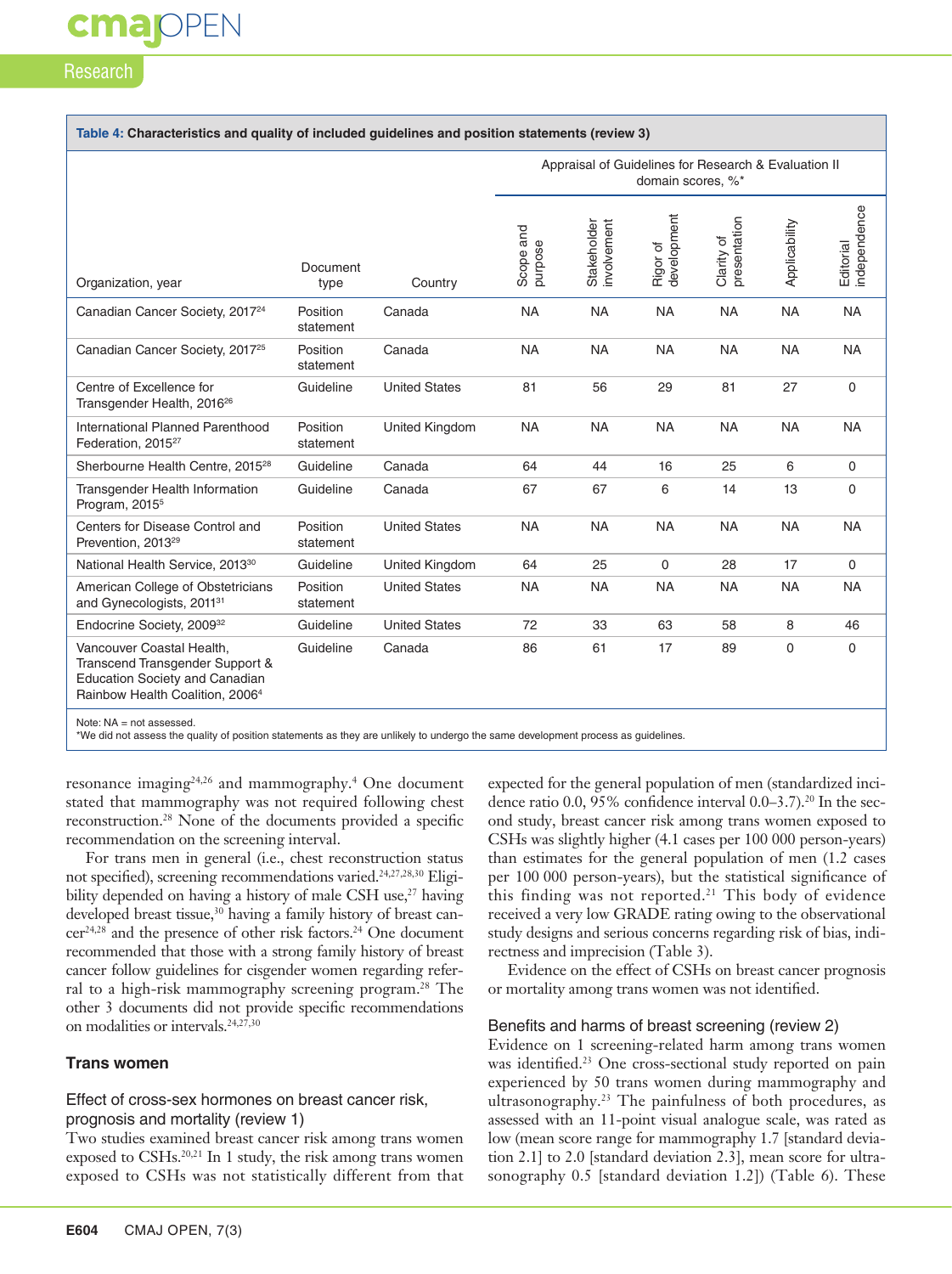### cmapPEN

#### Research

| Table 5: Existing breast screening recommendations for trans men (review 3)                                                                          |                       |                                                                                 |                                |            |                                                                                                                                                  |  |  |
|------------------------------------------------------------------------------------------------------------------------------------------------------|-----------------------|---------------------------------------------------------------------------------|--------------------------------|------------|--------------------------------------------------------------------------------------------------------------------------------------------------|--|--|
|                                                                                                                                                      |                       | Screening recommendations                                                       |                                |            |                                                                                                                                                  |  |  |
| Organization,<br>year; population                                                                                                                    | Document<br>type      | Additional<br>eligibility criteria                                              | Modality                       | Interval   | Additional recommendations                                                                                                                       |  |  |
| Without chest reconstruction*                                                                                                                        |                       |                                                                                 |                                |            |                                                                                                                                                  |  |  |
| CCS, 2017 <sup>24</sup>                                                                                                                              | Position<br>statement | 40-49 yr, at<br>average risk                                                    | <b>NR</b>                      | <b>NR</b>  | Discuss individual risk of breast cancer<br>and benefits and risks of mammography                                                                |  |  |
|                                                                                                                                                      |                       | 50–69 yr, at<br>average risk                                                    | Mammography                    | Every 2 yr | <b>NR</b>                                                                                                                                        |  |  |
|                                                                                                                                                      |                       | $\geq$ 70 yr, at<br>average risk                                                | <b>NR</b>                      | <b>NR</b>  | Discuss whether and how client should be<br>screened according to individual risk<br>factors                                                     |  |  |
| CETH, 2016 <sup>26</sup>                                                                                                                             | Guideline             | <b>NR</b>                                                                       | <b>NR</b>                      | <b>NR</b>  | Follow guidelines for cisgender women                                                                                                            |  |  |
| SHC, 2015 <sup>28</sup>                                                                                                                              | Guideline             | <b>NR</b>                                                                       | Clinical breast<br>examination | Annual     | Follow guidelines for cisgender women                                                                                                            |  |  |
|                                                                                                                                                      |                       | 50-71 yr                                                                        | Mammography                    | Every 2 yr |                                                                                                                                                  |  |  |
| ACOG, 2011 <sup>31</sup>                                                                                                                             | Position<br>statement | <b>NR</b>                                                                       | <b>NR</b>                      | <b>NR</b>  | Age-appropriate† screening                                                                                                                       |  |  |
| <b>VCH, TTSES &amp;</b><br>CRHC, 2006 <sup>4</sup>                                                                                                   | Guideline             | With or without<br>history of CSH<br>use, ‡§ with or                            | <b>Breast</b><br>examination¶  | Annual     | <b>NR</b>                                                                                                                                        |  |  |
|                                                                                                                                                      |                       | without<br>oophorectomy                                                         | Mammography                    | <b>NR</b>  | Follow guidelines for natal females                                                                                                              |  |  |
| With partial chest reconstruction*                                                                                                                   |                       |                                                                                 |                                |            |                                                                                                                                                  |  |  |
| CCS, 2017 <sup>24</sup>                                                                                                                              | Position<br>statement | NR.                                                                             | Ultrasonography<br>or MRI**    | <b>NR</b>  | Discuss individual risk factors†† for breast<br>cancer                                                                                           |  |  |
| CETH, 2016 <sup>26</sup>                                                                                                                             | Guideline             | NR.                                                                             | Ultrasonography<br>or MRI      | <b>NR</b>  | <b>NR</b>                                                                                                                                        |  |  |
| SHC, 2015 <sup>28</sup>                                                                                                                              | Guideline             | NR.                                                                             | Mammography                    | NR.        | Not required following chest reconstruction                                                                                                      |  |  |
| VCH, TTSES &<br>CRHC, 2006 <sup>4</sup>                                                                                                              | Guideline             | With or without<br>history of CSH<br>use, ‡§ with or<br>without<br>oophorectomy | Mammography                    | <b>NR</b>  | Not necessary following chest<br>reconstruction, but should be considered if<br>only a reduction is performed                                    |  |  |
|                                                                                                                                                      |                       | Trans men in general (i.e., chest reconstruction status not specified)          |                                |            |                                                                                                                                                  |  |  |
| CCS, 2017 <sup>24</sup>                                                                                                                              | Position<br>statement | High risk‡‡                                                                     | <b>NR</b>                      | <b>NR</b>  | May need to be screened at earlier age or<br>more frequently than trans men at average<br>risk, or both                                          |  |  |
| IPPF, 2015 <sup>27</sup>                                                                                                                             | Position<br>statement | With history of<br>CSH use‡§                                                    | <b>NR</b>                      | Periodic   | Periodic cancer screening for those who<br>retain their breast tissue                                                                            |  |  |
| SHC, 2015 <sup>28</sup>                                                                                                                              | Guideline             | Strong family<br>history of breast<br>cancer                                    | Mammography                    | <b>NR</b>  | Follow the same guidelines as for<br>cisgender women regarding indications for<br>referral to high-risk screening program/<br>genetic assessment |  |  |
| NHS, 2013 <sup>30</sup>                                                                                                                              | Guideline             | With developed<br>breast tissue                                                 | <b>NR</b>                      | <b>NR</b>  | <b>Breast screening</b>                                                                                                                          |  |  |
| Note: ACOG = American College of Obstetricians and Gynecologists, CBE = clinical breast examination, CCS = Canadian Cancer Society, CETH = Center of |                       |                                                                                 |                                |            |                                                                                                                                                  |  |  |

Note: ACOG = American College of Obstetricians and Gynecologists, CBE = clinical breast examination, CCS = Canadian Cancer Society, CETH = Center of<br>Excellence for Transgender Health, CRHC = Canadian Rainbow Health Coaliti Federation, MRI = magnetic resonance imaging, NHS = National Health Service, NR = not reported, SHC = Sherbourne Health Centre, TTSES = Transcend Transgender Support & Education Society, VCH = Vancouver Coastal Health.

\*Chest reconstruction was variably termed as mastectomy, gender-affirming chest surgery or chest surgery.

†Age range not specified.

‡Cross-sex hormone use was variably termed as hormone use or testosterone.

§Duration not specified.

¶Document did not specify whether clinical breast examinations, breast self-examinations or both were recommended.<br>\*\*Specific breast screening recommendations for trans men who have had partial chest reconstruction were no cases, mammography may not be possible following chest reconstruction surgery, and breast ultrasonography or magnetic resonance imaging may be a preferable screening method.

††Risk factors include the amount of breast tissue removed, personal risk factors and history, whether the client has had oophorectomy, and whether the client is taking testosterone and other hormones.

‡‡Defined as a genetic mutation in oneself, or having a parent, sibling or child who has a genetic mutation that puts them at higher risk for breast cancer; a family history that indicates a lifetime risk of breast cancer of 25% or greater, confirmed through genetic assessment; or having received radiation therapy to the chest before 30 years of age as treatment for another cancer or condition.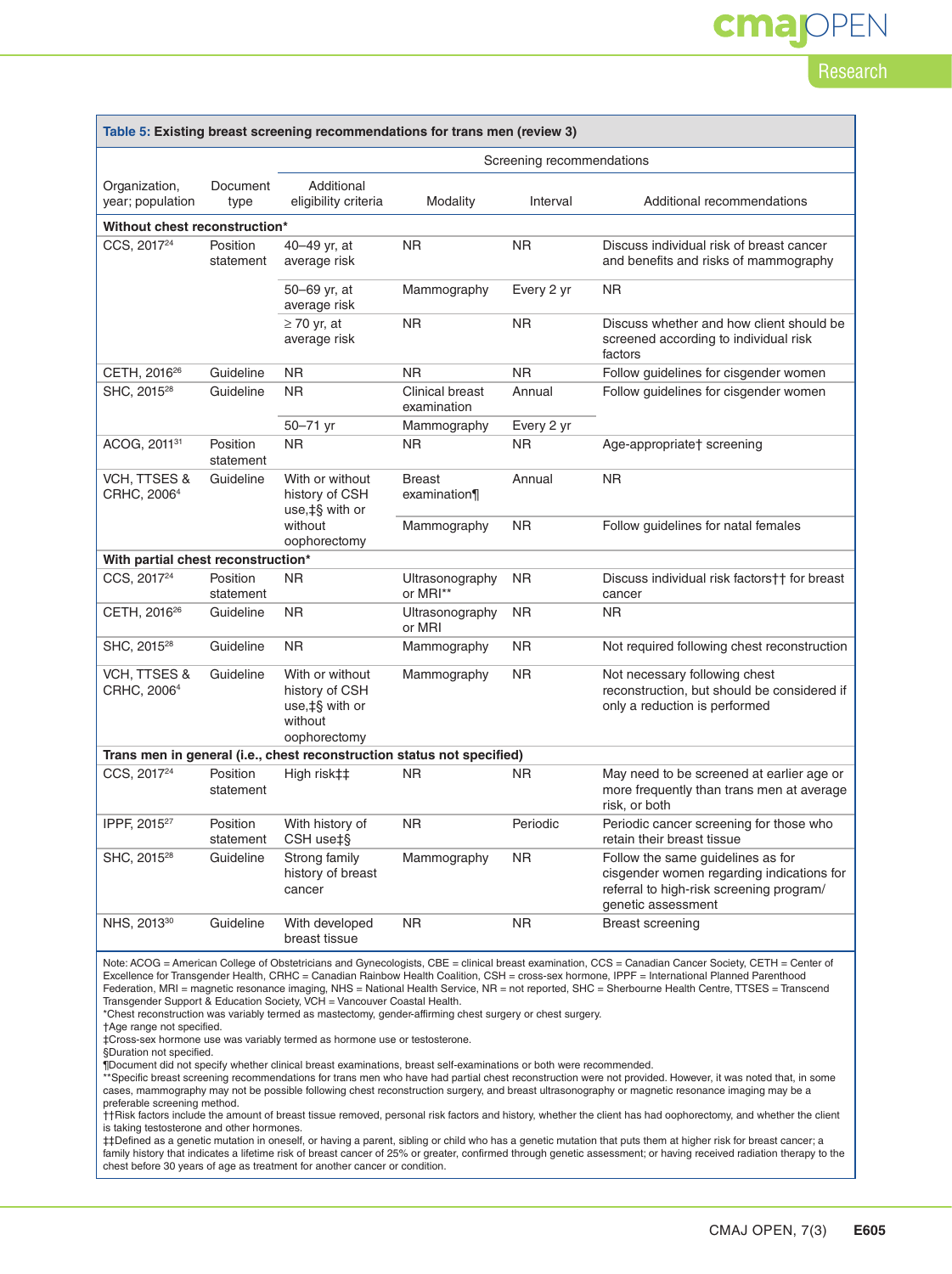# **OPEN**

#### Research

| Table 6: Grading of Recommendations Assessment, Development and Evaluation (GRADE) summary of |  |
|-----------------------------------------------------------------------------------------------|--|
| findings table for benefits and harms of breast screening for trans people (review 2)         |  |

**Population:** asymptomatic adult trans people with mean age of 43.1 (SD 10.4) yr **Intervention:** breast screening with mammography, MRI, ultrasonography, clinical breast examination or breast self-examination

|                                                                                                                                                                                                                                                                                                                                                                                                                                                                                                                                                                                                                                                                                                                                                                                                                                                                                                                                                                                                                                                                                                                                                                                                                        |                                                         | No. of<br>participants<br>(no. of | Certainty of<br>evidence     |  |  |
|------------------------------------------------------------------------------------------------------------------------------------------------------------------------------------------------------------------------------------------------------------------------------------------------------------------------------------------------------------------------------------------------------------------------------------------------------------------------------------------------------------------------------------------------------------------------------------------------------------------------------------------------------------------------------------------------------------------------------------------------------------------------------------------------------------------------------------------------------------------------------------------------------------------------------------------------------------------------------------------------------------------------------------------------------------------------------------------------------------------------------------------------------------------------------------------------------------------------|---------------------------------------------------------|-----------------------------------|------------------------------|--|--|
| Outcome; population                                                                                                                                                                                                                                                                                                                                                                                                                                                                                                                                                                                                                                                                                                                                                                                                                                                                                                                                                                                                                                                                                                                                                                                                    | Effect                                                  | studies)                          | (GRADE)                      |  |  |
| <b>Trans men</b>                                                                                                                                                                                                                                                                                                                                                                                                                                                                                                                                                                                                                                                                                                                                                                                                                                                                                                                                                                                                                                                                                                                                                                                                       |                                                         |                                   |                              |  |  |
| Benefits*                                                                                                                                                                                                                                                                                                                                                                                                                                                                                                                                                                                                                                                                                                                                                                                                                                                                                                                                                                                                                                                                                                                                                                                                              | No primary research evidence identified                 |                                   |                              |  |  |
| Harmst                                                                                                                                                                                                                                                                                                                                                                                                                                                                                                                                                                                                                                                                                                                                                                                                                                                                                                                                                                                                                                                                                                                                                                                                                 |                                                         |                                   |                              |  |  |
| <b>Trans women</b>                                                                                                                                                                                                                                                                                                                                                                                                                                                                                                                                                                                                                                                                                                                                                                                                                                                                                                                                                                                                                                                                                                                                                                                                     |                                                         |                                   |                              |  |  |
| Benefits*                                                                                                                                                                                                                                                                                                                                                                                                                                                                                                                                                                                                                                                                                                                                                                                                                                                                                                                                                                                                                                                                                                                                                                                                              | No primary research evidence identified                 |                                   |                              |  |  |
| Overdiagnosis, false-positive<br>screen and patient-reported<br>anxiety                                                                                                                                                                                                                                                                                                                                                                                                                                                                                                                                                                                                                                                                                                                                                                                                                                                                                                                                                                                                                                                                                                                                                |                                                         |                                   |                              |  |  |
| Painfulness of mammography‡§                                                                                                                                                                                                                                                                                                                                                                                                                                                                                                                                                                                                                                                                                                                                                                                                                                                                                                                                                                                                                                                                                                                                                                                           | Mean scores ranged from 1.7 (SD 2.1)<br>to 2.0 (SD 2.3) | 50 $(1)^{23}$                     | $\oplus$ OOO<br>Very low**†† |  |  |
| Painfulness of ultrasonography‡§                                                                                                                                                                                                                                                                                                                                                                                                                                                                                                                                                                                                                                                                                                                                                                                                                                                                                                                                                                                                                                                                                                                                                                                       | Mean score 0.5 (SD 1.2) ‡‡                              | 50 $(1)^{23}$                     | $\oplus$ OOO<br>Very low**†† |  |  |
| Note: $MRI$ = magnetic resonance imaging, $SD$ = standard deviation.<br>*Breast-cancer-specific mortality, all-cause mortality, cancer detection rate, interval cancer rate, sensitivity and specificity.<br>†Overdiagnosis, false-positive screen, patient-reported anxiety and patient-reported pain.<br>‡Assessed by participant using a visual analogue scale ranging from 0 to 10.<br>§Performed by a single experienced radiologist.<br>Two postmammography assessments of participant-experienced pain were conducted, 1 by a radiologist and the other by a study nurse.<br>The corresponding mean scores were 1.7 and 2.0.<br>**Very low certainty rating = we have very little confidence in the effect estimate, and the true effect is likely to be substantially different<br>from the effect estimate.<br>††The evidence was downgraded owing to serious concerns regarding the observational nature of the study design and risk of bias.<br>Detailed Grading of Recommendations Assessment, Development and Evaluation assessments are provided in Supplementary Table S6,<br>Appendix 4.<br>‡‡The study personnel responsible for administering the assessment of experienced pain were not reported. |                                                         |                                   |                              |  |  |

2 bodies of evidence received very low GRADE ratings owing to serious concerns regarding the observational study design and risk of bias (Table 6).

Evidence on other screening-related harms, and on the benefits of screening among trans women was not identified.

#### Recommendations on breast screening (review 3)

Ten documents provided breast screening recommendations for trans women<sup>4,5,25-32</sup> (Table 7). For those with a history of CSH use, screening eligibility depended on the duration of CSH use,<sup>25,26,28</sup> age,<sup>4,25,26,28</sup> presence of breast implants,<sup>25</sup> breast growth,<sup>4</sup> orchiectomy status,<sup>4</sup> other risk factors<sup>4,28</sup> and guidelines for cisgender women.29 Recommended modalities and intervals included mammography every 2 years<sup>25,26,28</sup> and mammography without a specified interval.<sup>4</sup> One document recommended against periodic breast self-examination and annual clinical breast examination.<sup>4</sup> Screening was not recommended for trans women with less than 5 years of CSH use<sup>25</sup> and those without a history of CSH use.4

For trans women in general (i.e., CSH use not specified), recommendations varied.<sup>5,28,30-32</sup> One document recommended diagnostic mammography for those with breast implants and consideration of annual magnetic resonance

imaging for those 30–69 years of age with a family history suggestive of hereditary breast cancer.<sup>28</sup> Two documents recommended screening for those with developed breast tissue,<sup>5,30</sup> 1 recommended screening as per guidelines for cisgender women,<sup>32</sup> and 1 recommended age-appropriate screening.<sup>29</sup> None of these documents provided specific information on the modality or interval.

#### **Interpretation**

We found limited evidence of very low certainty that did not show an effect of CSHs on breast cancer risk in trans women or trans men. Evidence on the effect of CSHs on breast cancer prognosis and mortality was not identified. There was a lack of evidence on the benefits of breast screening, and very little evidence on harms. Further evidence of very low certainty showed that trans women experienced minimal pain during mammography and ultrasonography. There was minimal agreement on screening recommendations for trans people. The majority of the clinical practice documents identified provided recommendations for distinct subgroups of trans people based on the presence of breast tissue and history of CSH exposure. There was an observed preference for routine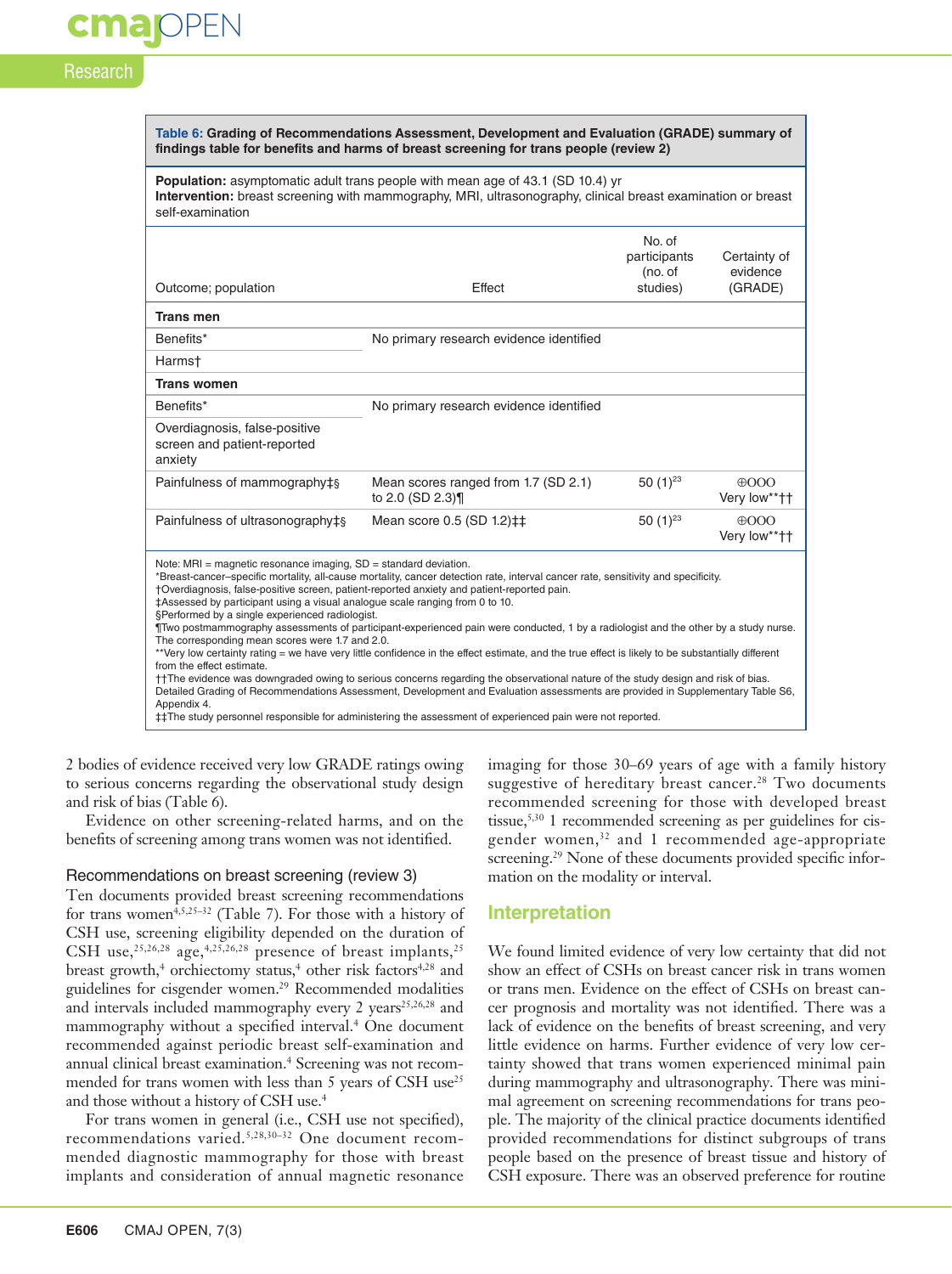# cmajOPEN

Research

| Table 7: Existing breast screening recommendations for trans women (review 3)                                                                                                                                                                                                                                                                                                                                                                                                                       |                       |                                                                                                         |                                   |            |                                                                                                                                                                                |  |  |  |  |
|-----------------------------------------------------------------------------------------------------------------------------------------------------------------------------------------------------------------------------------------------------------------------------------------------------------------------------------------------------------------------------------------------------------------------------------------------------------------------------------------------------|-----------------------|---------------------------------------------------------------------------------------------------------|-----------------------------------|------------|--------------------------------------------------------------------------------------------------------------------------------------------------------------------------------|--|--|--|--|
| Screening recommendations                                                                                                                                                                                                                                                                                                                                                                                                                                                                           |                       |                                                                                                         |                                   |            |                                                                                                                                                                                |  |  |  |  |
| Organization, year;<br>population                                                                                                                                                                                                                                                                                                                                                                                                                                                                   | Document<br>type      | Additional eligibility criteria                                                                         | Modality                          | Interval   | Additional recommendations                                                                                                                                                     |  |  |  |  |
| History of CSH use*                                                                                                                                                                                                                                                                                                                                                                                                                                                                                 |                       |                                                                                                         |                                   |            |                                                                                                                                                                                |  |  |  |  |
| CCS, 2017 <sup>25</sup>                                                                                                                                                                                                                                                                                                                                                                                                                                                                             | Position<br>statement | 40-49 yr, at average risk, CSH<br>$use > 5$ yr                                                          | <b>NR</b>                         | <b>NR</b>  | Discuss individual risks of breast cancer and benefits<br>and risks of mammography                                                                                             |  |  |  |  |
|                                                                                                                                                                                                                                                                                                                                                                                                                                                                                                     |                       | 50-69 yr, at average risk, CSH<br>$use > 5$ yr, without breast implants                                 | Mammographyt                      | Every 2 yr | <b>NR</b>                                                                                                                                                                      |  |  |  |  |
|                                                                                                                                                                                                                                                                                                                                                                                                                                                                                                     |                       | 50-69 yr, at average risk, CSH<br>$use > 5$ yr, with breast implants                                    | Diagnostic<br>mammographyt        | Every 2 yr | <b>NR</b>                                                                                                                                                                      |  |  |  |  |
|                                                                                                                                                                                                                                                                                                                                                                                                                                                                                                     |                       | $\geq$ 70 yr, at average risk, CSH use<br>> 5 yr                                                        | ΝR                                | ΝR         | Discuss how often client should be screened for breast<br>cancer                                                                                                               |  |  |  |  |
|                                                                                                                                                                                                                                                                                                                                                                                                                                                                                                     |                       | CSH use $<$ 5 yr                                                                                        | <b>NA</b>                         | <b>NA</b>  | Breast screening not recommended                                                                                                                                               |  |  |  |  |
| CETH, 2016 <sup>26</sup>                                                                                                                                                                                                                                                                                                                                                                                                                                                                            | Guideline             | $\geq$ 50 yr,‡ CSH use 5-10 yr                                                                          | Mammography                       | Every 2 yr | Clinicians may choose to reduce age at onset of<br>screening, number of years of female hormone                                                                                |  |  |  |  |
|                                                                                                                                                                                                                                                                                                                                                                                                                                                                                                     |                       | Any age, CSH use $>$ 5 yr                                                                               |                                   |            | exposure or frequency of screening in clients with<br>significant family risk factors                                                                                          |  |  |  |  |
| IPPF, 2015 <sup>27</sup>                                                                                                                                                                                                                                                                                                                                                                                                                                                                            | Position<br>statement | Current CSH use§                                                                                        | <b>NR</b>                         | Periodic   | <b>NR</b>                                                                                                                                                                      |  |  |  |  |
| SHC, 2015 <sup>28</sup>                                                                                                                                                                                                                                                                                                                                                                                                                                                                             | Guideline             | 50-71 yr, CSH use > 5 yr                                                                                | Mammography                       | Every 2 yr | <b>NR</b>                                                                                                                                                                      |  |  |  |  |
|                                                                                                                                                                                                                                                                                                                                                                                                                                                                                                     |                       | < 50 yr, additional risk factors¶                                                                       | Mammography                       | <b>NR</b>  | Owing to lack of consensus on screening for younger<br>trans women, emphasis may be placed on client<br>preference following counselling on risks and benefits<br>of screening |  |  |  |  |
| CDC, 2013 <sup>29</sup>                                                                                                                                                                                                                                                                                                                                                                                                                                                                             | Position<br>statement | Past or current CSH use, § meet<br>all NBCCEDP eligibility<br>requirements**                            | <b>NR</b>                         | <b>NR</b>  | Providers should discuss benefits and harms of<br>screening and individual risk factors to determine<br>whether screening is medically indicated                               |  |  |  |  |
| VCH. TTSES. &<br>CRHC, 2006 <sup>4</sup>                                                                                                                                                                                                                                                                                                                                                                                                                                                            | Guideline             | > 50 yr,‡ additional risk factors,¶<br>past (but not current) CSH use,<br>breast growth, no orchiectomy | Mammography                       | <b>NR</b>  | <b>NR</b>                                                                                                                                                                      |  |  |  |  |
|                                                                                                                                                                                                                                                                                                                                                                                                                                                                                                     |                       | > 50 yr,‡ additional risk factors,¶<br>current CSH use, † † no<br>orchiectomy                           | Mammography                       | <b>NR</b>  | <b>NR</b>                                                                                                                                                                      |  |  |  |  |
|                                                                                                                                                                                                                                                                                                                                                                                                                                                                                                     |                       | > 50 yr,‡ additional risk factors,¶<br>past or current CSH use,<br>postorchiectomy                      | Mammography                       | <b>NR</b>  | <b>NR</b>                                                                                                                                                                      |  |  |  |  |
|                                                                                                                                                                                                                                                                                                                                                                                                                                                                                                     |                       | <b>NR</b>                                                                                               | Clinical breast<br>examination    | Annual     | Not recommended                                                                                                                                                                |  |  |  |  |
|                                                                                                                                                                                                                                                                                                                                                                                                                                                                                                     |                       | <b>NR</b>                                                                                               | <b>Breast</b><br>self-examination | Periodic   | Not recommended                                                                                                                                                                |  |  |  |  |
| No history of CSH use*                                                                                                                                                                                                                                                                                                                                                                                                                                                                              |                       |                                                                                                         |                                   |            |                                                                                                                                                                                |  |  |  |  |
| VCH, TTSES, &<br>CRHC, 2006 <sup>4</sup>                                                                                                                                                                                                                                                                                                                                                                                                                                                            | Guideline             | No orchiectomy                                                                                          | NA                                | <b>NA</b>  | Routine screening not recommended                                                                                                                                              |  |  |  |  |
|                                                                                                                                                                                                                                                                                                                                                                                                                                                                                                     |                       | Trans women in general (i.e., female CSH use not specified)                                             |                                   |            |                                                                                                                                                                                |  |  |  |  |
| SHC, 2015 <sup>28</sup>                                                                                                                                                                                                                                                                                                                                                                                                                                                                             | Guideline             | 30–69 yr, family history<br>suggestive of hereditary breast<br>cancer                                   | MRI                               | Annual     | Consider obtaining expert opinion regarding need for<br>annual MRI                                                                                                             |  |  |  |  |
|                                                                                                                                                                                                                                                                                                                                                                                                                                                                                                     |                       | <b>Breast implants</b>                                                                                  | Diagnostic<br>mammography         | NR.        | <b>NR</b>                                                                                                                                                                      |  |  |  |  |
| THIP, 2015 <sup>5</sup>                                                                                                                                                                                                                                                                                                                                                                                                                                                                             | Guideline             | Developed breast tissue                                                                                 | ΝR                                | NR.        | Screening                                                                                                                                                                      |  |  |  |  |
| NHS, 2013 <sup>30</sup>                                                                                                                                                                                                                                                                                                                                                                                                                                                                             | Guideline             | Developed breast tissue                                                                                 | NR                                | NR.        | Screening                                                                                                                                                                      |  |  |  |  |
| ACOG, 2011 <sup>31</sup>                                                                                                                                                                                                                                                                                                                                                                                                                                                                            | Position<br>statement | <b>NR</b>                                                                                               | <b>NR</b>                         | <b>NR</b>  | Age-appropriate screening                                                                                                                                                      |  |  |  |  |
| ES, 2009 <sup>32</sup>                                                                                                                                                                                                                                                                                                                                                                                                                                                                              | Guideline             | No known increased risk of breast<br>cancer                                                             | <b>NR</b>                         | NR.        | Follow screening guidelines for cisgender women                                                                                                                                |  |  |  |  |
| Note: ACOG = American College of Obstetricians and Gynecologists, CCS = Canadian Cancer Society, CDC = Centers for Disease Control and Prevention, CETH = Center<br>of Excellence for Transgender Health, CRHC = Canadian Rainbow Health Coalition, CSH = cross-sex hormone, IPPF = International Planned Parenthood Federation, MRI =<br>tic recongress imaging NA - not applicable NBCCEDP - National Breast and Cenvical Cancer Early Detection Program, NHS - National Health Service, NR - not |                       |                                                                                                         |                                   |            |                                                                                                                                                                                |  |  |  |  |

magnetic resonance imaging, NA = not applicable, NBCCEDP = National Breast and Cervical Cancer Early Detection Program, NHS = National Health Service, NR = not<br>reported, SHC = Sherbourne Health Centre, ES = Endocrine Socie Education Society, VCH = Vancouver Coastal Health.

\*Cross-sex hormone use was variably termed as hormone use, feminizing hormone use, gender-affirming hormone, estrogen or progestin.

†Or other screening test (not specified) as appropriate. ‡Upper age limit not reported.

§Duration not reported.

¶Include estrogen plus progestin use for more than 5 years, family history of breast cancer, body mass index greater than 35. \*\*Specific eligibility requirements not reported.

††Cross-sex hormone regimen that includes estrogen.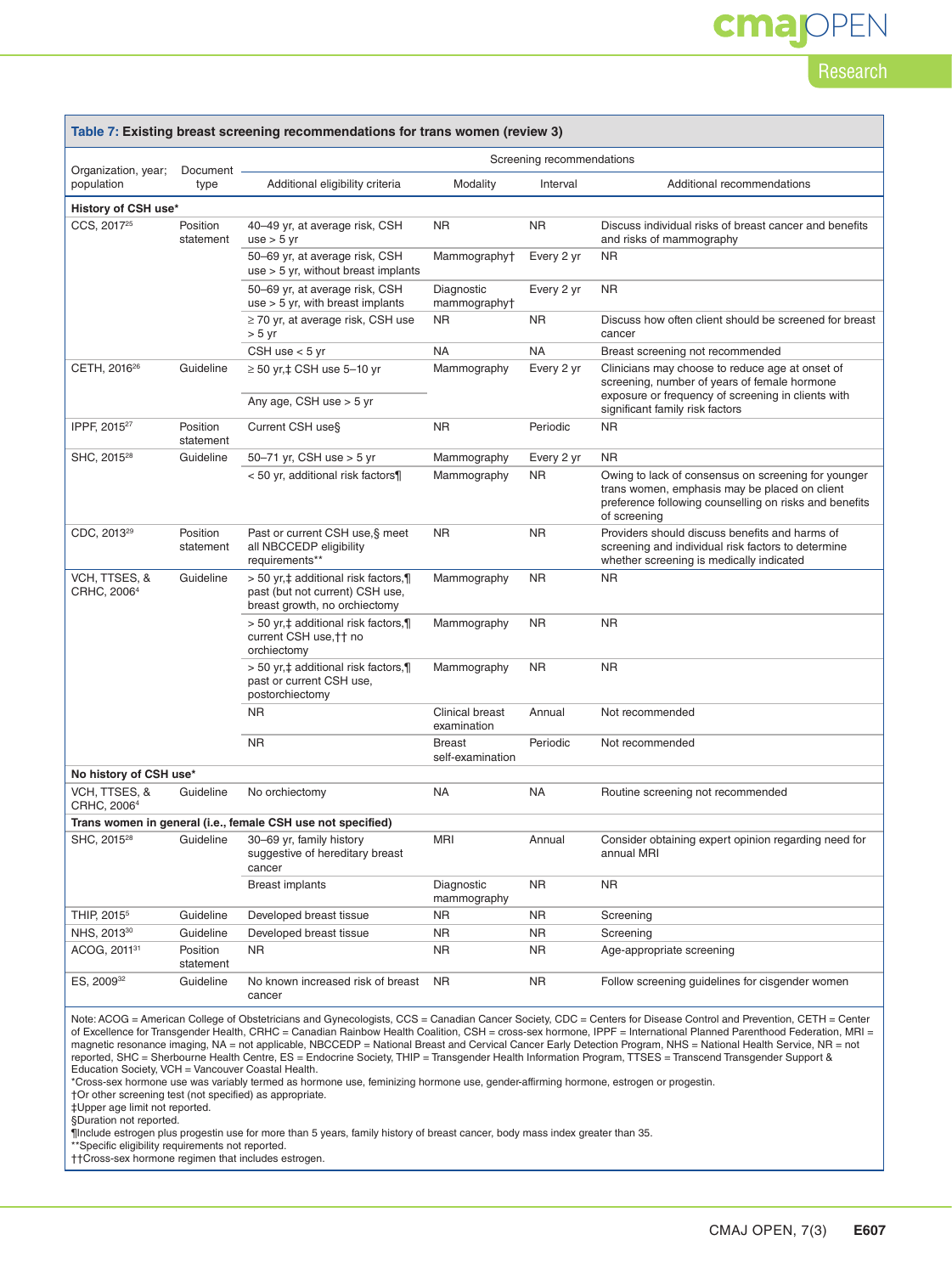### cmapPEN

#### Research

screening with mammography for trans men without chest reconstruction. This is not surprising, as trans men without chest reconstruction and without CSH exposure likely have the same risk for breast cancer as most cisgender women.<sup>10</sup> There was also agreement that CSH exposure should be considered when determining breast screening eligibility for trans women.

The topics of breast screening and the effect of CSHs on breast cancer outcomes among trans people have not been rigorously and thoroughly researched. Previous reviews on similar topics<sup>6,10,33-36</sup> have largely summarized published case reports and series on breast cancer in trans people, as well as the studies included in our 2 reviews of primary research.

#### **Strengths and limitations**

Key strengths of our systematic reviews include comprehensive search strategies, robust citation-screening processes and the application of reputable tools for analyzing the evidence and assessing its certainty. Key limitations are due to the nature of the available evidence and methodological decisions applied throughout the reviews. Observational designs were used in all 3 studies examining the effect of CSHs on breast cancer risk,<sup>20–22</sup> and indirect comparisons were used in 2 studies.20,21 Across these studies, few details were provided regarding the nature of CSH exposure, and the length of follow-up varied and, in many cases, may have been too short to reasonably observe the effect of CSHs on long-term breast cancer risk. Two studies may have also been underpowered.<sup>20,22</sup> The study on painfulness of screening is limited by its small sample, insufficient information on validity and reliability of the outcome measure, and generalizability.23 The quality of the guidelines in review 3 was low. Very few documents reported the quality of the evidence on which recommendations were based or the strength of recommendations. In all 3 reviews, we searched only for evidence available in English owing to limited resources to appropriately handle evidence in other languages, which could have resulted in language bias. The search was also limited to evidence published between 1997 and 2017. Although data extraction and quality assessments were verified by a second reviewer, these tasks were not performed independently. Owing to the insufficient quantity of primary research, certain GRADE domains could not be assessed. Although the quality of included guidelines was assessed with the Appraisal of Guidelines for Research & Evaluation II instrument, we did not verify or critically appraise the evidence cited to support recommendations.

#### **Conclusion**

Conclusions cannot be drawn from the sparse evidence of very low certainty in these 3 reviews. The 2 systematic reviews of primary research showed limited evidence, thus preventing the formation of any definitive conclusions about the impact of breast screening in trans people and the effect of CSHs on breast cancer outcomes. The systematic review of guidelines and position statements showed that breast screening is generally recommended for trans people; however, recommendations varied. In the absence of highquality scientific evidence, organized screening programs will need to supplement scientific evidence with sources of contextual evidence (e.g., professional expertise and lived experience) when developing screening recommendations and policies for trans people. Furthermore, despite the limited evidence, the argument can be made that screening should be made available to trans people who meet program eligibility requirements in the same way that it is available to cisgender women. Based on our findings, it is clear that large-scale prospective, comparative, trans-specific, quantitative research with a long duration of follow-up is needed to produce reliable estimates of the effects of CSHs on breast cancer outcomes and the potential benefits and harms of screening. Given the large sample required for such studies and the challenges with reaching trans people for research,<sup>37</sup> future research may benefit from data linkage and algorithms to improve the identification of trans people in existing population-based health databases. Alternatively, future etiologic research of sufficient sample size may include a multisite cohort study in community clinics serving trans people.

#### **References**

- 1. Gender identity and gender expression. Toronto: Ontario Human Rights Commission. Available: www.ohrc.on.ca/en/policy-preventing-discrimination -because-gender-identity-and-gender-expression/3-gender-identity-and-gender -expression (accessed 2017 Oct. 27).
- 2. Bauer GR, Travers R, Scanlon K, et al. High heterogeneity of HIV-related sexual risk among transgender people in Ontario, Canada: a province-wide respondent-driven sampling survey. *BMC Public Health* 2012;12:292.
- 3. Giblon R, Bauer GR. Health care availability, quality, and unmet need: a comparison of transgender and cisgender residents of Ontario, Canada. *BMC Health Serv Res* 2017;17:283.
- 4. Feldman JL, Goldberg J. Transgender primary medical care: suggested guidelines for clinicians in British Columbia. Vancouver: Vancouver Coastal Health, Transcend Transgender Support & Education Society, and Canadian Rainbow Health Coalition; 2006. Available: http://lgbtqpn.ca/wp-content/uploads/ woocommerce\_uploads/2014/08/Guidelines-primarycare.pdf (accessed 2017 Feb. 17).
- 5. Dahl M, Feldman JL, Goldberg J, et al. Endocrine therapy for transgender adults in British Columbia: suggested guidelines. Vancouver: Vancouver Coastal Health; 2015. Available: www.phsa.ca/transcarebc/Documents/ HealthProf/BC-Trans-Adult-Endocrine-Guidelines-2015.pdf (accessed 2017 Feb. 11).
- 6. Mueller A, Gooren L. Hormone-related tumors in transsexuals receiving treatment with cross-sex hormones. *Eur J Endocrinol* 2008;159:197-202.
- 7. Institute of Medicine Committee on Lesbian, Gay, Bisexual, and Transgender Health Issues and Research Gaps and Opportunities. *The health of lesbian, gay, bisexual, and transgender people: building a foundation for better understanding*. Washington: National Academies Press; 2011:61-67.
- 8. Scheim A, Bauer G. Breast and cervical cancer screening among trans Ontarians: a report prepared for the Screening Saves Lives Program of the Canadian Cancer Society. Ottawa: Trans PULSE Project; 2013. Available: http://transpulseproject.ca/wp-content/uploads/2013/11/Trans-PULSE-Cancer -Screening-Report-for-Screening-Saves-Lives-V\_Final.pdf (accessed 2017 Mar. 15).
- 9. Bazzi AR, Whorms DS, King DS, et al. Adherence to mammography screening guidelines among transgender persons and sexual minority women. *Am J Public Health* 2015;105:2356-8.
- 10. Phillips J, Fein-Zachary VJ, Mehta TS, et al. Breast imaging in the transgender patient. *AJR Am J Roentgenol* 2014;202:1149-56.<br>11. Bowen S, Zwi AB. Pathways to "evidence-informed" policy and practice: a
- framework for action. *PLoS Med* 2005;2:e166.
- 12. Higgins JPT, Green S. *Cochrane handbook for systematic reviews of interventions*. Chichester (UK): John Wiley & Sons; 2008.
- 13. Liberati A, Altman DG, Tetzlaff J, et al. The PRISMA statement for reporting systematic reviews and meta-analyses of studies that evaluate health care interventions: explanation and elaboration. *J Clin Epidemiol* 2009;62:e1-34.
- 14. The 519's Glossary of Terms, facilitating shared understandings around equity, diversity, inclusion and awareness. Toronto: The 519; 2018. Available: www. the519.org/education-training/glossary (accessed 2018 July 30).